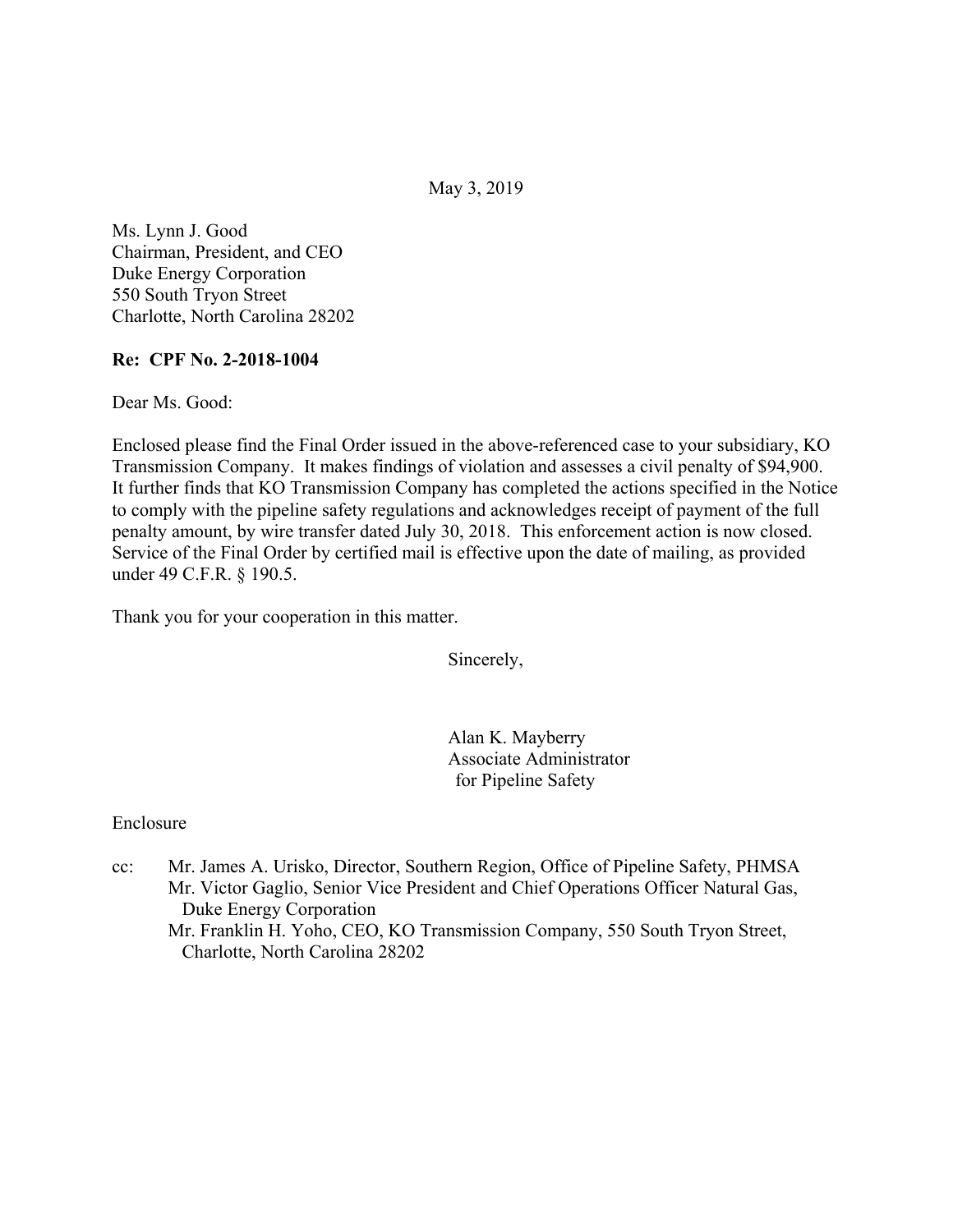#### **U.S. DEPARTMENT OF TRANSPORTATION PIPELINE AND HAZARDOUS MATERIALS SAFETY ADMINISTRATION OFFICE OF PIPELINE SAFETY WASHINGTON, D.C. 20590**

 **)**

 **)**

 **)**

**In the Matter of )**

**KO Transmission Company, ) CPF No. 2-2018-1004 a subsidiary of Duke Energy Corporation, )** 

 $\overline{\phantom{a}}$ 

**\_\_\_\_\_\_\_\_\_\_\_\_\_\_\_\_\_\_\_\_\_\_\_\_\_\_\_\_\_\_\_\_\_\_\_\_\_\_\_\_\_\_** 

**Respondent. )** 

 $\overline{a}$ 

#### **FINAL ORDER**

From July 31 through September 21, 2017, pursuant to 49 U.S.C. § 60117, representatives of the Pipeline and Hazardous Materials Safety Administration (PHMSA), Office of Pipeline Safety (OPS), conducted an on-site pipeline safety inspection of the facilities and records of KO Transmission Company (KOT or Respondent) in its Erlanger, Kentucky, and Cincinnati, Ohio offices. KOT is a wholly-owned subsidiary of Duke Energy Corporation that operates and coowns, with Columbia Gas Transmission Corporation, approximately 90 miles of natural gas transmission pipeline near Lexington,  $KY<sup>1</sup>$ 

As a result of the inspection, the Director, Southern Region, OPS (Director), issued to Respondent, by letter dated June 29, 2018, a Notice of Probable Violation, Proposed Civil Penalty, and Proposed Compliance Order (Notice), which also included warnings pursuant to 49 C.F.R. § 190.205. In accordance with 49 C.F.R. § 190.207, the Notice proposed finding that KOT had committed four violations of 49 C.F.R. Part 192 and proposed assessing a civil penalty of \$94,900 for the alleged violations. The Notice also proposed ordering Respondent to take certain measures to correct the alleged violations. The warning items required no further action but warned the operator to correct the probable violations or face possible future enforcement action.

Duke responded to the Notice on behalf of Respondent by letter dated July 30, 2018 (Response). The company did not contest the allegations of violation, paid the proposed civil penalty of \$94,900, and completed the proposed compliance actions. In accordance with 49 C.F.R. § 190.208(a)(1), such payment authorizes the Associate Administrator to make findings of violation and issue this final order without further proceedings. Respondent did not request a hearing and therefore has waived its right to one.

<sup>&</sup>lt;sup>1</sup> KO Transmission Company website, *available at* [http://www.kotransmission.com/](http://www.kotransmission.com) (last accessed November 21, 2018).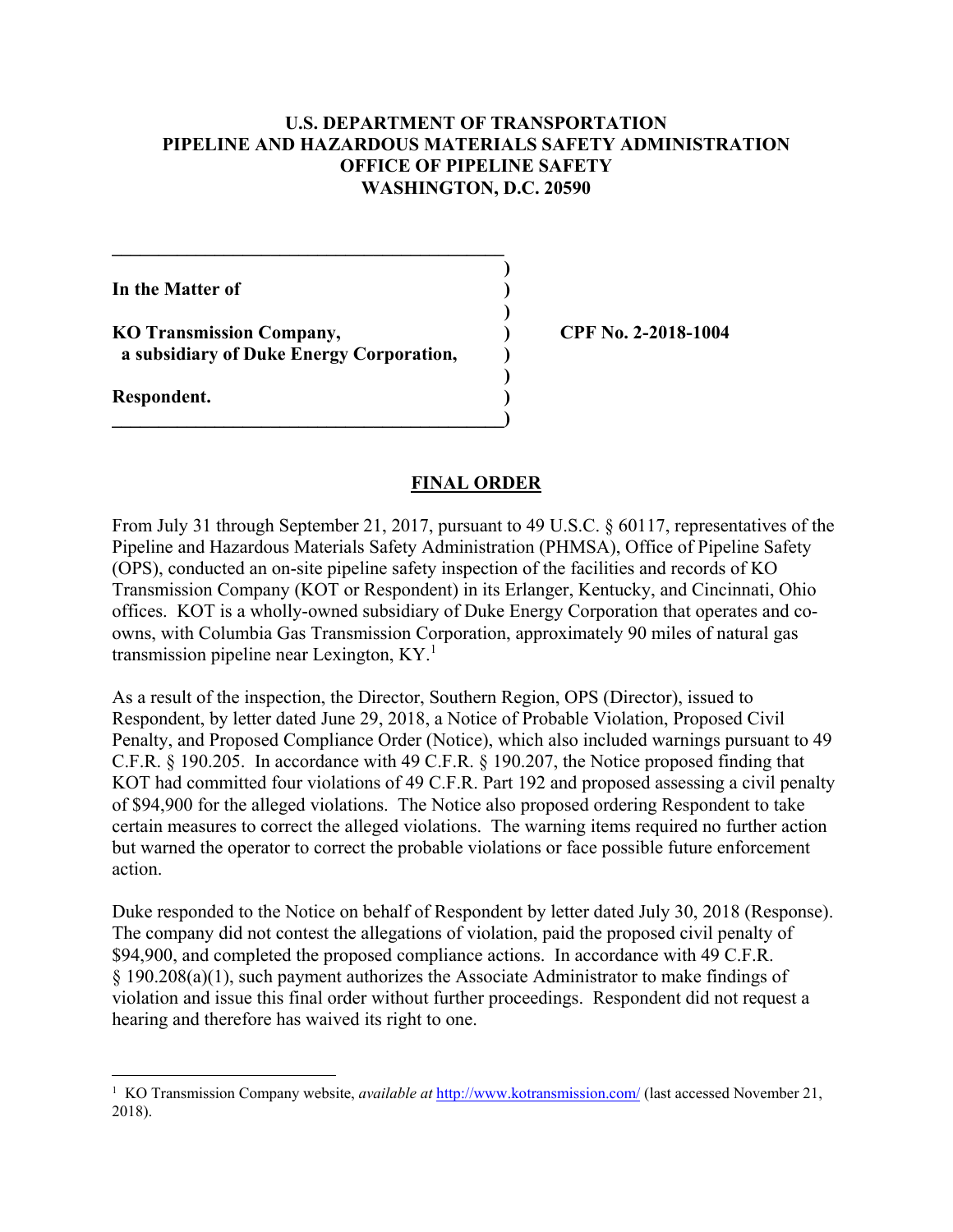### **FINDINGS OF VIOLATION**

In its Response, KOT did not contest the allegations in the Notice that it violated 49 C.F.R. Part 192, as follows:

**Item 1:** The Notice alleged that Respondent violated 49 C.F.R. § 192.805, which states, in relevant part:

#### **§ 192.805 Qualification program.**

Each operator shall have and follow a written qualification program. The program shall include provisions to:

(a) Identify covered tasks;  $\dots$ .

(c) Allow individuals that are not qualified pursuant to this subpart to perform a covered task if directed and observed by an individual that is qualified; . . .

(g) Identify those covered tasks and the intervals at which evaluation of the individual's qualifications is needed;

 (h) After December 16, 2004, provide training, as appropriate, to ensure that perform the tasks in a manner that ensures the safe operation of pipeline facilities; individuals performing covered tasks have the necessary knowledge and skills to and

 program after the administrator or state agency has verified that it complies with (i) After December 16, 2004, notify the Administrator or a state agency participating under 49 U.S.C. Chapter 601 if the operator significantly modifies the this section. . . .

The Notice alleged that Respondent violated 49 C.F.R. § 192.805 by failing to include provisions in its written qualification program that are required under paragraphs (c), (g), (h), and (i) of that section. Specifically, the Notice alleged that KOT's written qualification program failed: (1) to provide sufficient details to describe how § 192.805(c) would be satisfied for KOT's particular system, including the conditions under which non-qualified individuals could perform a covered task if directed and observed by a qualified individual (e.g., information on span-of-control ratios and verbal communications for applicable covered tasks); (2) to show how and if evaluation criteria would be applied under  $\S$  192.805(g) to establish re-qualification intervals; (3) to address the requirement under § 192.805(h) that KOT would provide training, as appropriate, to ensure that individuals performing covered tasks had the necessary knowledge and skills to perform the tasks in a manner that ensured the safe operation of pipeline facilities; and (4) to explain how KOT would meet the requirement under  $\S$  192.805(i) that KOT notify the Administrator or a state agency if KOT significantly modified its qualification program.

Respondent did not contest this allegation of violation. Accordingly, based upon a review of all of the evidence, I find that Respondent violated 49 C.F.R. § 192.805 by failing to include provisions in its written qualification program required under paragraphs  $(c)$ ,  $(g)$ ,  $(h)$ , and  $(i)$  of that section.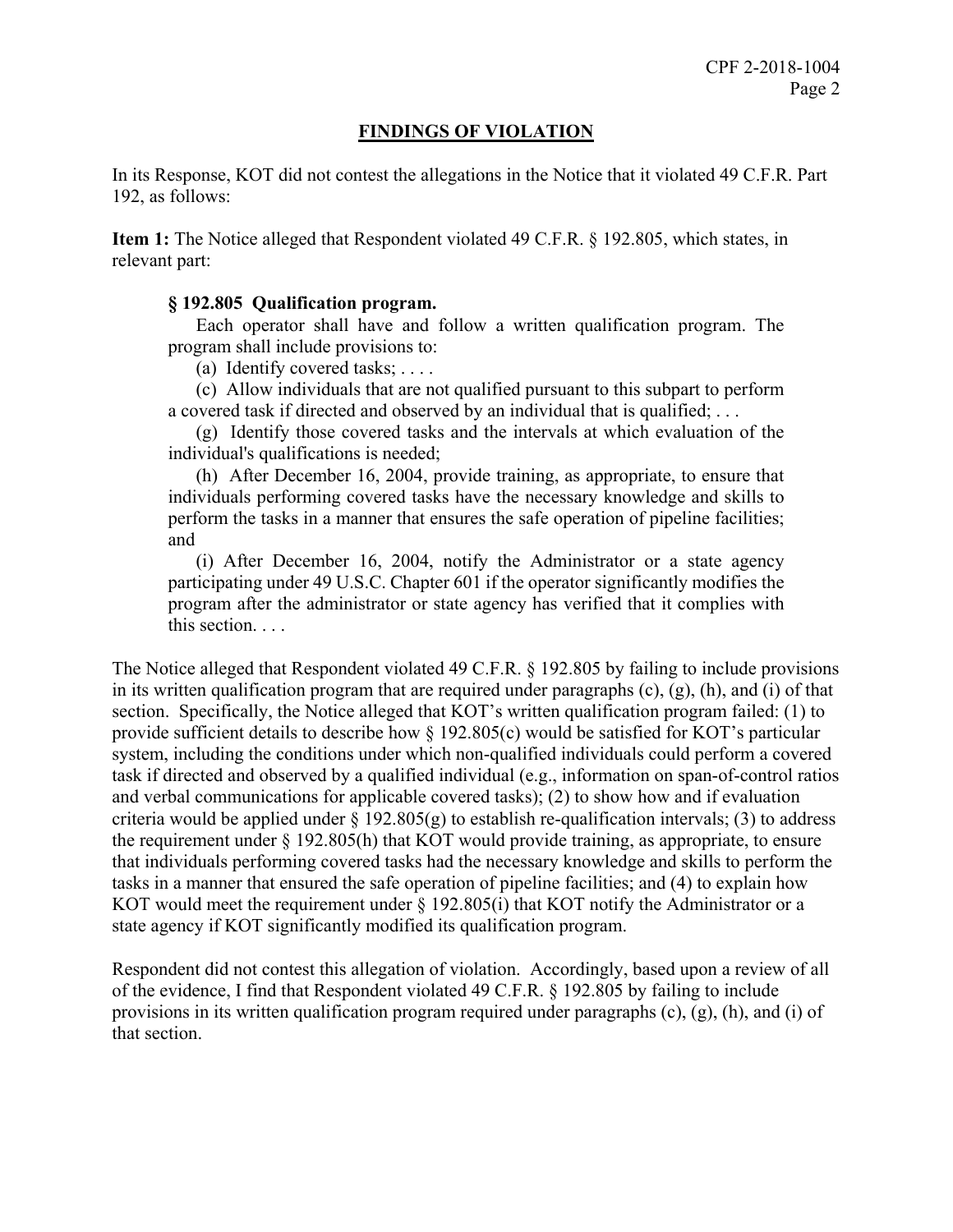**Item 2:** The Notice alleged that Respondent violated 49 C.F.R. § 192.809, which states, in relevant part:

## **§ 192.809 General.**

(a) Operators must have a written qualification program by April 27, 2001. The program must be available for review by the Administrator or by a state agency participating under 49 U.S.C. Chapter 601 if the program is under the authority of that state agency.

(b) Operators must complete the qualification of individuals performing covered tasks by October 28, 2002. . . .

(d) After October 28, 2002, work performance history may not be used as a sole evaluation method.

(e) After December 16, 2004, observation of on-the-job performance may not be used as the sole method of evaluation.

The Notice alleged that Respondent violated 49 C.F.R. § 192.809 by failing to dis-allow the use of work-performance-history reviews as a sole evaluation method of qualification after October 28, 2002, and observation of on-the-job performance as a sole evaluation method of qualification after October 16, 2004. Specifically, the Notice alleged that KOT's written operator qualification plan did not dis-allow the use of the two methods stated above as sole evaluation methods as of the date of the PHMSA inspection in 2017.

Respondent did not contest this allegation of violation. Accordingly, based upon a review of all of the evidence, I find that Respondent violated 49 C.F.R. § 192.809 by failing to dis-allow the use of work-performance-history reviews as the sole evaluation method of qualification after October 28, 2002, and observation of on-the-job performance as the sole evaluation method of qualification after October 16, 2004.

**Item 6:** The Notice alleged that Respondent violated 49 C.F.R. § 192.465(a), which states:

# **§ 192.465 External corrosion control: Monitoring.**

 least 10 percent of these protected structures, distributed over the entire system (a) Each pipeline that is under cathodic protection must be tested at least once each calendar year, but with intervals not exceeding 15 months, to determine whether the cathodic protection meets the requirements of §192.463. However, if tests at those intervals are impractical for separately protected short sections of mains or transmission lines, not in excess of 100 feet (30 meters), or separately protected service lines, these pipelines may be surveyed on a sampling basis. At must be surveyed each calendar year, with a different 10 percent checked each subsequent year, so that the entire system is tested in each 10-year period.

The Notice alleged that Respondent violated 49 C.F.R. § 192.465(a) by failing to test each pipeline under cathodic protection (CP), at least once each calendar year but with intervals not exceeding 15 months, to determine whether such system meets the requirements of § 192.463 at several test stations. Specifically, the Notice alleged that KOT exceeded the 15-month test interval at seven test sites from between 70 and 120 days.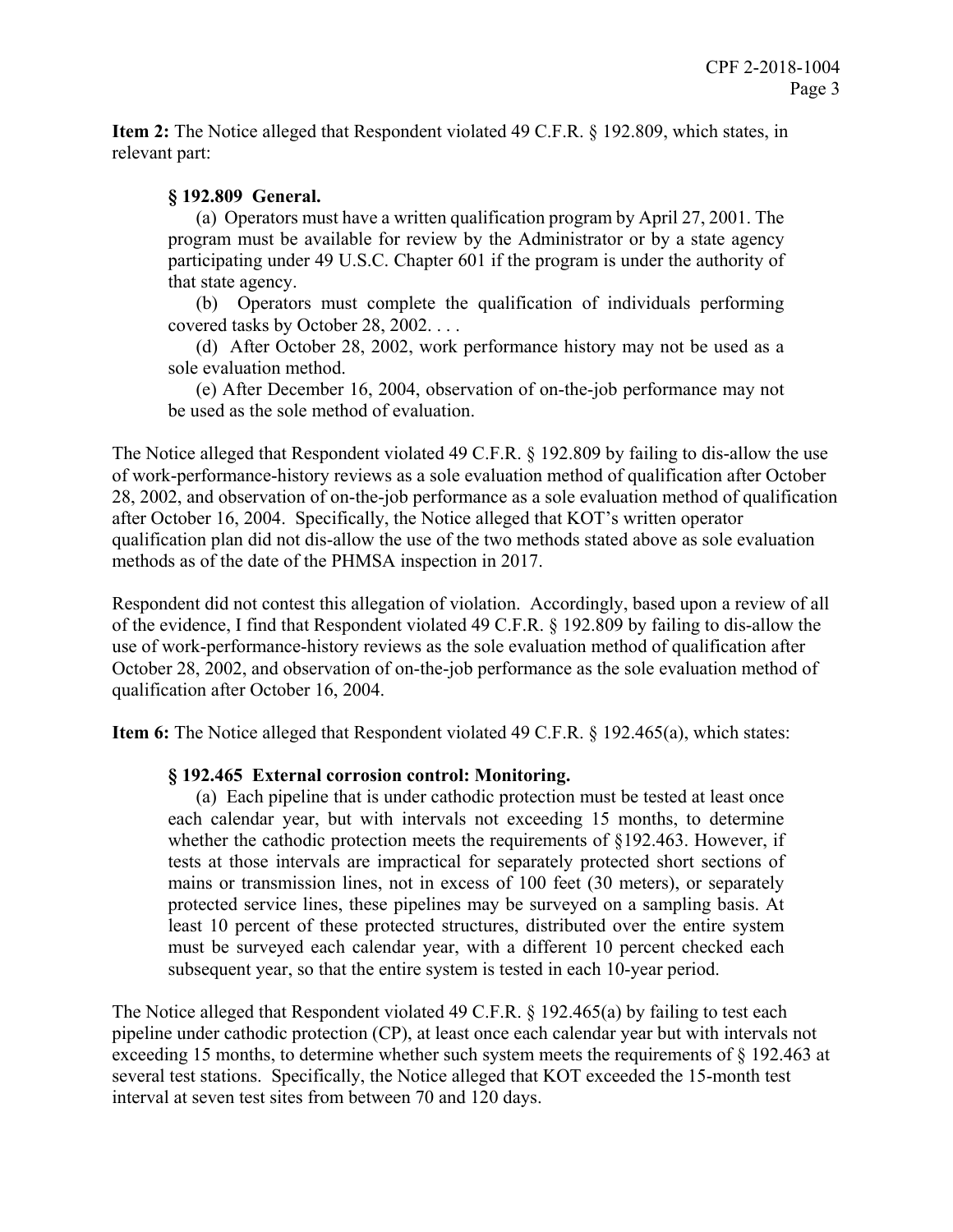Respondent did not contest this allegation of violation. Accordingly, based upon a review of all of the evidence, I find that Respondent violated 49 C.F.R. § 192.465(a) by failing to test each pipeline under CP, at least once each calendar year but with intervals not exceeding 15 months, to determine whether such system meets the requirements of § 192.463 at several test stations.

**Item 14:** The Notice alleged that Respondent violated 49 C.F.R. § 192.921(a), which states:

#### **§ 192.921 How is the baseline assessment to be conducted?**

 depending on the threats to which the covered segment is susceptible. An operator (a) *Assessment methods*. An operator must assess the integrity of the line pipe in each covered segment by applying one or more of the following methods must select the method or methods best suited to address the threats identified to the covered segment (*See* §192.917).

The Notice alleged that Respondent violated 49 C.F.R. § 192.921(a) by failing to conduct a baseline assessment on two covered segments of line pipe. Specifically, the Notice alleged that KOT failed to provide any documentation that pipe segments HCA30 and HCA20, which Respondent had identified as segments covered by its integrity management program, had ever been the subject of a baseline assessment or any other integrity assessment.

Respondent did not contest this allegation of violation. Accordingly, based upon a review of all of the evidence, I find that Respondent violated 49 C.F.R. § 192.921(a) by failing to conduct a baseline assessment on two covered segments of pipe.

These findings of violation will be considered prior offenses in any subsequent enforcement action taken against Respondent.

# **ASSESSMENT OF PENALTY**

Under 49 U.S.C. § 60122, Respondent is subject to an administrative civil penalty not to exceed \$200,000 per violation for each day of the violation, up to a maximum of \$2,000,000 for any related series of violations.<sup>2</sup> In determining the amount of a civil penalty under 49 U.S.C. § 60122 and 49 C.F.R. § 190.225, I must consider the following criteria: the nature, circumstances, and gravity of the violation, including adverse impact on the environment; the degree of Respondent's culpability; the history of Respondent's prior offenses; any effect that the penalty may have on its ability to continue doing business; and the good faith of Respondent in attempting to comply with the pipeline safety regulations. In addition, I may consider the economic benefit gained from the violation without any reduction because of subsequent damages, and such other matters as justice may require. The Notice proposed a total civil penalty of \$94,900 for the two violations cited above.

**Item 6:** The Notice proposed a civil penalty of \$42,400 for Respondent's violation of 49 C.F.R.

 $\overline{a}$ 

<sup>2</sup> These amounts are adjusted annually for inflation. *See, e.g.*, Pipeline Safety: Inflation Adjustment of Maximum Civil Penalties, 82 Fed. Reg. 19325 (April 27, 2017).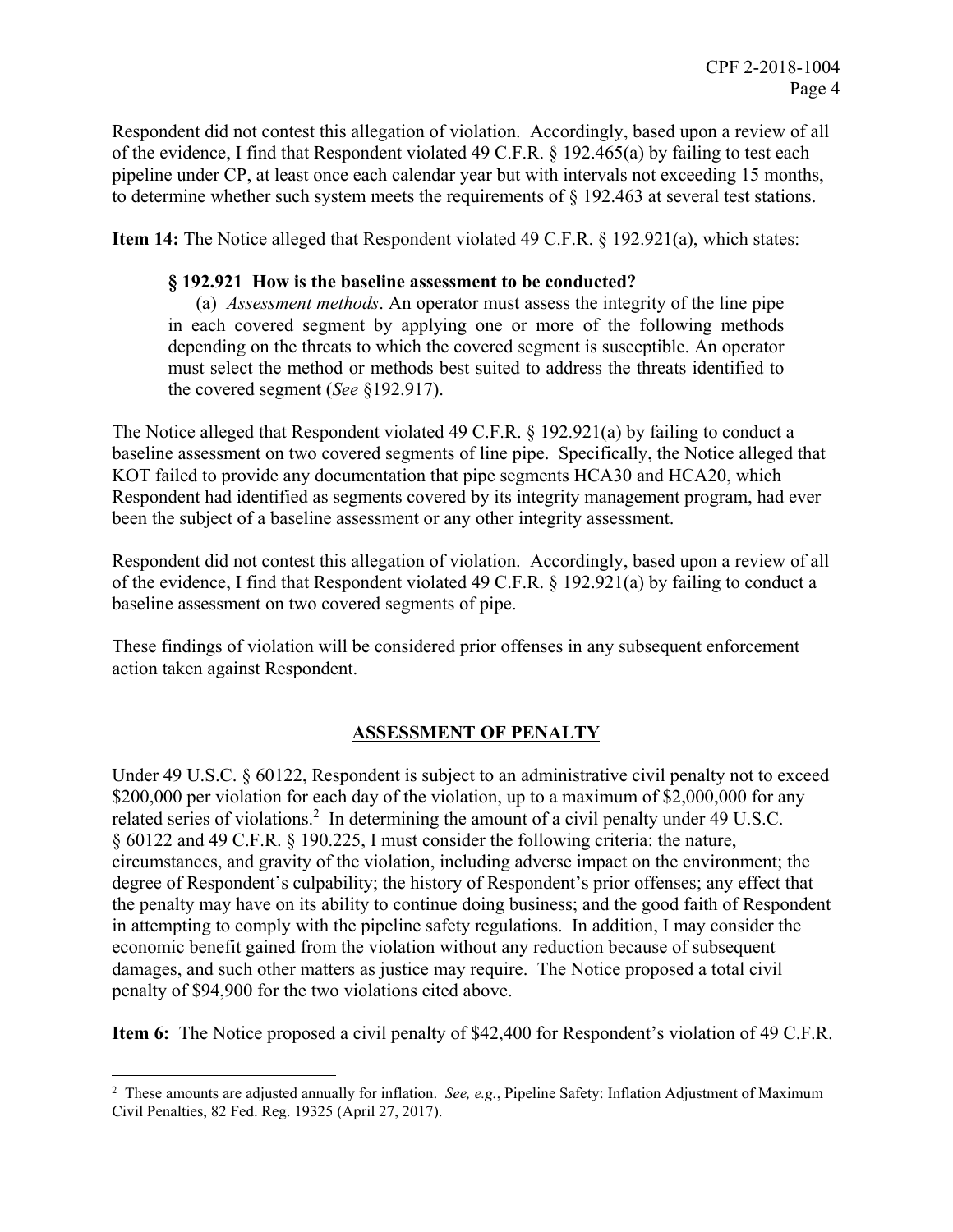§ 192.465(a), for failing to test, at least once each calendar year but with intervals not exceeding 15 month, each pipeline under CP to determine whether its CP system meets the requirements of § 192.463 at several test stations. KOT neither contested the allegation nor presented any evidence or argument justifying a reduction in the proposed penalty. Accordingly, having reviewed the record and considered the assessment criteria, I assess Respondent a civil penalty of \$42,400 for violation of 49 C.F.R. § 192.465(a).

**Item 14:** The Notice proposed a civil penalty of \$52,500 for Respondent's violation of 49 C.F.R. § 192.921(a), for failing to conduct a baseline assessment on two covered segments of pipe. KOT neither contested the allegation nor presented any evidence or argument justifying a reduction in the proposed penalty. Accordingly, having reviewed the record and considered the assessment criteria, I assess Respondent a civil penalty of \$52,500 for violation of 49 C.F.R.  $§$  192.921(a).

In summary, having reviewed the record and considered the assessment criteria for each of the Items cited above, I assess Respondent a total civil penalty of **\$94,900**. Respondent paid the civil penalty in full, by wire transfer dated July 30, 2018.

# **COMPLIANCE ORDER**

The Notice proposed a compliance order with respect to **Items 1** and **2** in the Notice for violations of 49 C.F.R. §§ 192.805 and 192.809, respectively. Under 49 U.S.C. § 60118(a), each person who engages in the transportation of gas or who owns or operates a pipeline facility is required to comply with the applicable safety standards established under chapter 601. The Director indicates that KOT has taken the following actions specified in the proposed compliance order:

> 1. With respect to the violation of § 192.805 (**Item 1**), Respondent has revised its written operator qualification program as follows:

(a) For each covered task that KOT allows "not qualified" individuals to perform, develop a justifiable "span-of-control ratio" for the purpose of assuring that such individuals will be directed and observed by a qualified individual when performing the task;

(b) For each covered task, determine an evaluation interval, based on a written justification, at which re-evaluation of individuals' qualifications are needed;

(c) Develop and/or identify a written training program that meets the requirements of § 192.805(h). KOT must include, or make reference to, the training program in its written operator qualification program, and must include crossreferences between each covered task and the applicable required training; and

(d) Include the notification requirement as specified in  $\S$  192. 805(i).

2. With respect to the violation of § 192.809 (**Item 2**), Respondent has revised its written operator qualification plan to include the program restrictions required under §§ 192.809(d) and 192.809(e).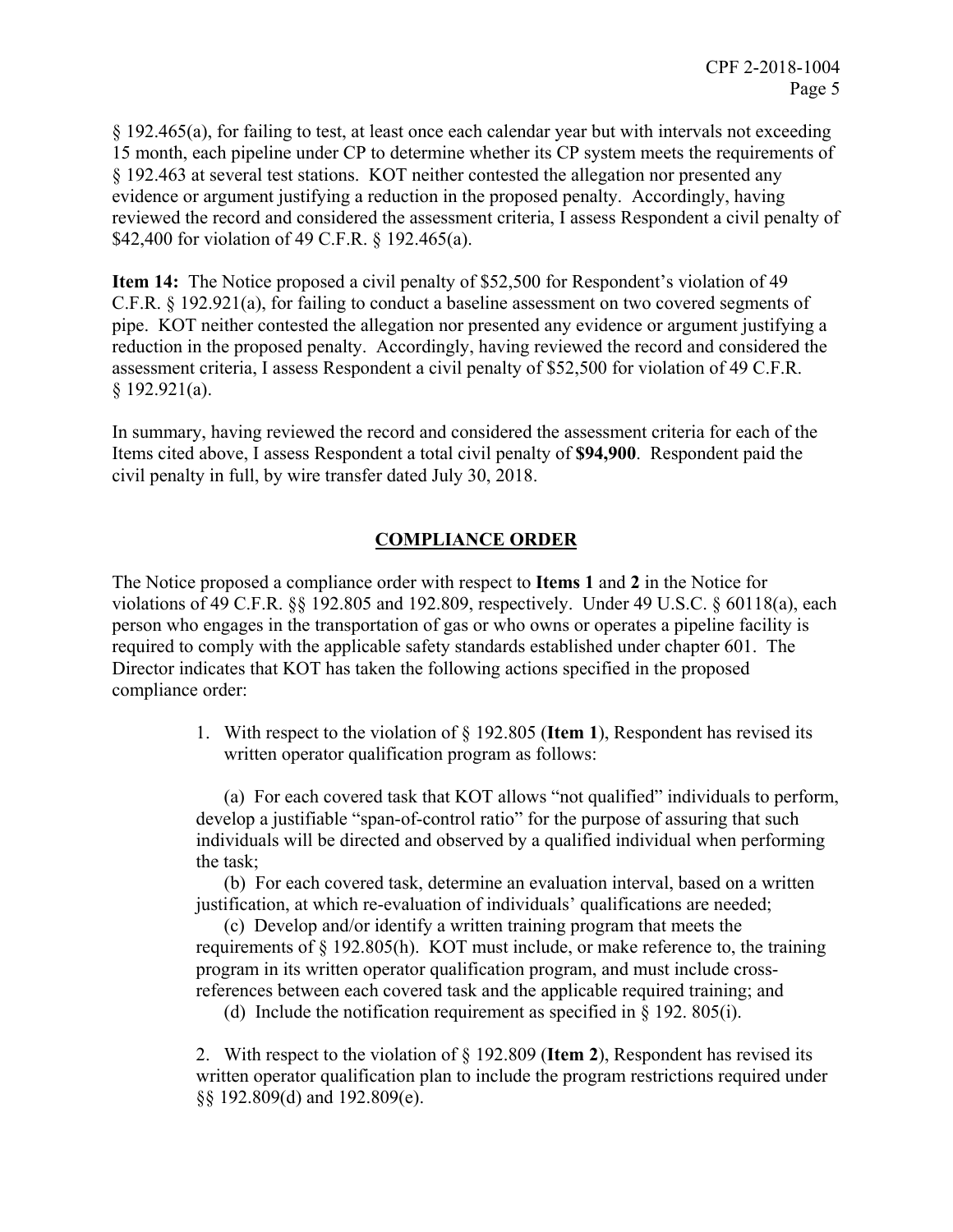Accordingly, I find that compliance has been achieved with respect to these violations. Therefore, the compliance terms proposed in the Notice are not included in this Order.

## **WARNING ITEMS**

With respect to Items 3, 4, 5, 7, 8, 9, 10, 11, 12, 13, 15, and 16, the Notice alleged probable violations of Parts 191 and 192 but did not propose a civil penalty or compliance order for these items. Therefore, these are considered to be warning items. The warnings were for:

49 C.F.R. § 192.945(a) **(Item 3)** ─ Respondent's alleged failure to use appropriate methods to measure whether its integrity management program was effective in assessing and evaluating the integrity of each covered pipeline segment and in protecting high consequence areas;

49 C.F.R. § 191.17(a) **(Item 4)** ─ Respondent's alleged failure to submit several types of required data in its annual report for transmission pipeline systems;

 Mapping System; 49 C.F.R. § 191.29(a)(1) **(Item 5)** ─ Respondent's alleged failure to provide certain geospatial data on its pipelines to PHMSA for the National Pipeline

49 C.F.R. § 192.605(a) **(Item 7)** ─ Respondent's alleged failure to prepare and follow certain required provisions of its own operations and maintenance manual;

49 C.F.R. § 192.615(b)(2) **(Item 8)** ─ Respondent's alleged failure to provide documentation that its emergency response personnel are knowledgeable of the company's emergency-response procedures;

49 C.F.R. § 192.709(c) **(Item 9)** ─ Respondent's alleged failure to maintain records showing the most recent inspection for evidence of atmospheric corrosion of above-ground facilities;

49 C.F.R. § 192.907(a) **(Item 10)** ─ Respondent's alleged failure to follow two sections of its own written integrity management program;

49 C.F.R. § 192.925(b) **(Item11)** ─ Respondent's alleged failure to conduct proper External Corrosion Direct Assessments (ECDA) because it did not follow the requirements of NACE SP0502;

49 C.F.R. § 192.225(a) **(Item 12)** ─ Respondent's alleged failure to ensure that certain of its welders were tested in accordance with KOT's own qualified welding procedures;